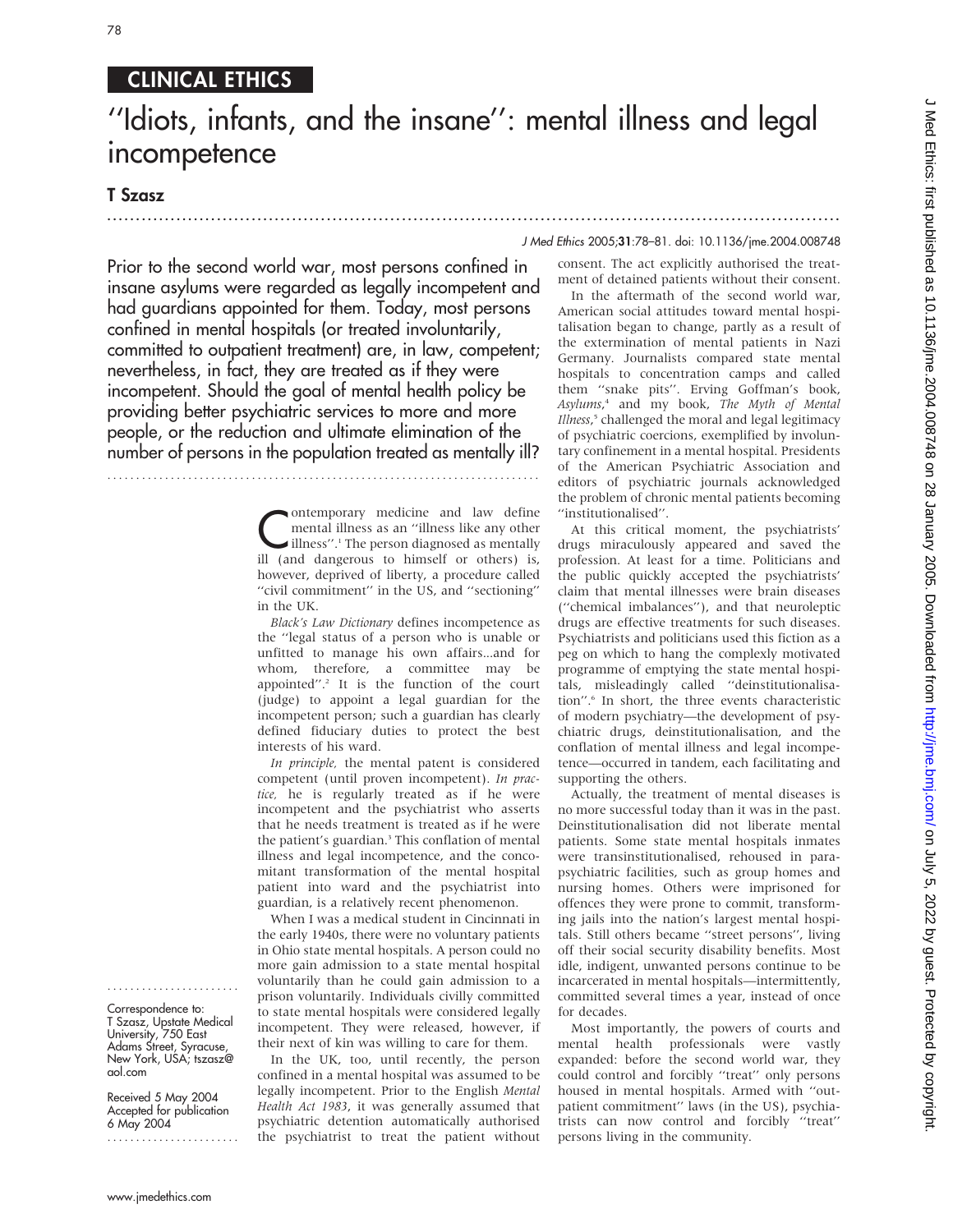Medical practices rest on consent. Psychiatric practices rest on coercion, actual or potential. It is the power and duty to coerce mental patients—to protect them from themselves and to protect society from them—that has always set, and continues to set, psychiatrists apart from other medical practitioners. Nevertheless, the conflation of mental illness and legal incompetence—redescribed as ''protection of the patient's best interest''—is widely regarded as an important advance in medical and psychiatric ethics.

#### MENTAL ILLNESS IS NOT SYNONYMOUS WITH LEGAL INCOMPETENCE

In the old days of asylum psychiatry, the connection between mental illness and legal incompetence was unambiguous. If a person was mad enough to merit confinement in a madhouse, then he was manifestly incompetent. Whereas if he was competent, then he was manifestly not a fit subject for incarceration in an insane asylum.

After the second world war, the treatment of ''mental illness'' by psychoanalysis and psychotherapy achieved sudden popularity. The introduction of neuroleptic drugs into psychiatry created the illusion that mental illnesses, like medical illnesses, were ''treatable'' with drugs. Doubt about the benefits of long term mental hospitalisation was replaced by confidence in the effectiveness of outpatient chemotherapy for mental illness. A new class of mental patients thus came into being—persons who sought psychiatric help, paid for the services they received, and were regarded as legally competent. In these important ways, they resembled medical patients. This development greatly enlarged the number of persons classified as mentally ill, contributed to the false belief that legal competence is a psychiatric issue, and confused the legal relations between psychiatrist and mental patient.

Two troubling facts continue to bedevil psychiatry and especially the increasingly important field of forensic psychiatry—namely, that we lack objective tests for both mental illness and mental (legal) competence. Competence and incompetence—like innocence and guilt—are attributions, not attributes, judgments, not facts. That is why traditionally they are rendered by lay juries, not professional experts.

In general, the psychiatric patient whose behaviour is socially deviant risks being considered incompetent (as well as mentally ill). If—for example—the patient kills herself or someone else, then, after the fact and simply for this reason, she is considered incompetent and her psychiatrist's treatment of her is judged to be ''medically negligent'': the psychiatrist, viewed as the patient's guardian, is considered to have failed to fulfil his ''duty to protect'' his ward. None of this was true as recently as the 1960s.

The conflation of mental illness and legal incompetence entangles both patients and psychiatrists in Alice in Wonderlandish encounters, as the following example illustrates. On December 7, 1981, a man named Darrell Burch was found wandering along a Florida highway, appearing to be disoriented. Taken to Apalachee Mental Health Services (ACMHS) in Tallahassee, his evaluation form stated that: ''upon arrival at ACMHS, Burch was hallucinating, confused, and psychotic and believed he was 'in heaven'''.7 Burch was asked to sign forms giving consent to admission and treatment and did so. Diagnosed as suffering from paranoid schizophrenia, he was given psychotropic medication.

Subsequently, Burch was transferred to the Florida State Hospital (FSH) in Chattahoochee and again asked to sign, and did sign, forms giving consent to hospitalisation and treatment. At the FSH, a staff physician named Zinermon ''wrote a progress note indicating that Burch was refusing to cooperate and would not answer questions'' (Zinermon v Burch, $7$  p 119).

Burch remained at the FSH as a ''voluntary'' patient for 5 months. After he was released, he sued Zinermon and 10 other staff members of the FSH for having deprived him of liberty without due process of law, because he was mentally incompetent to consent to hospitalisation and treatment. The case was appealed all the way to the United States Supreme Court, which ruled that when Burch was admitted to the FSH, he was incompetent and hence had a constitutionally protected right to a court hearing to determine whether he should be committed and treated as an involuntary patient:

[T]he very nature of mental illness makes it foreseeable that a person needing mental health care will be unable to understand any proffered ''explanation and disclosure of the subject matter'' of the forms that the person is asked to sign, and will be unable ''to make a knowing and willing decision'' whether to consent to admission....The characteristics of mental illness thus create special problems regarding informed consent. Even if the State usually might be justified in taking at face value a person's request for admission to a hospital for medical treatment, it may not be justified in doing so, without further inquiry, as to a mentally ill person's request for admission and treatment at a mental hospital (Zinermon v Burch, <sup>7</sup> pp 121 and 133, emphasis added).

The court's ruling upset the psychiatric establishment. Bruce J Winick, a professor of law at the University of Miami, complained that ''the court's language could have unintended antitherapeutic consequences" (emphasis added).<sup>8</sup> This cliche´ assumes that the purpose of depriving insane persons of liberty is therapy, which, given the dangerousness clause in commitment laws, is patently false.

#### DISPOSITIVE TERMS DECREE, THEY DO NOT DESCRIBE

In order to conduct relations with individuals we do not know, we must make certain presumptions about them. The automobile dealer must presume that his customer is legally competent and responsible for his purchase. The physician whose patient complains of blood in his stool must presume that the patient has a disease. The Anglo-American legal system must presume that a person accused of a crime is innocent until proven guilty, and competent until proven incompetent.

We are proud of our criminal justice system because it protects the accused from the power of the state, a power we distrust because its avowed aim is to harm the individual. Similarly, we are also proud of our mental health system, because it protects the mentally ill person from the dangers he poses to himself and others, a power we trust because its avowed aim is to help the individual.

Difficulties arise, however, once the power of the state to "help" goes beyond offering services (or money) and, instead, the state makes use of coercion. The justification for psychiatric coercion is further weakened by resting the requirement for commitment on ''mental illness'' and "dangerousness". There are no objective criteria for either mental illness or dangerousness. Thus psychiatric determinations and declarations of their presence or absence are essentially oracular and rhetorical. Nevertheless, they fulfil a very important function: they instruct the listener to assume a desired attitude toward the "patient".<sup>9</sup> The distinction between descriptive and dispositive terms is crucial for understanding this conundrum.

Characterising a door as brown or white is descriptive. Characterising it as needing to be opened or closed is dispositive. Descriptive characterisations can be proved or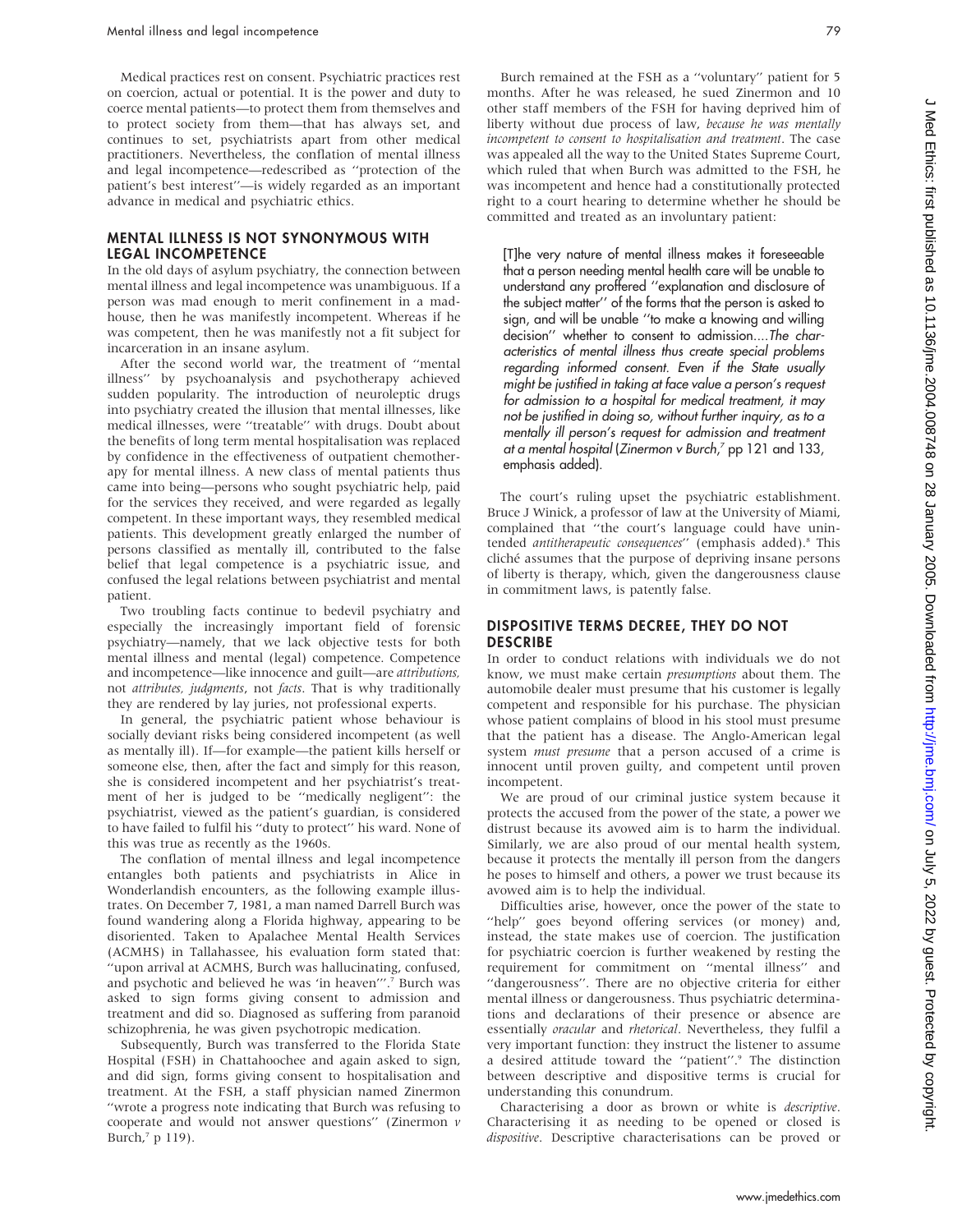disproved. Dispositive characterisations cannot, they can only be obeyed or disobeyed. The difference between the situation of the person accused of a crime and the situation of the person accused of mental illness is illuminating. The defendant has a right to deny his crime and disagree with his accusers. His insistence on his innocence is not interpreted as evidence of his guilt. The person diagnosed as mentally ill loses this right. His disagreement with the psychiatrist is interpreted as ''lack of insight into his illness'' or ''denial of his illness''. His insistence on his sanity is interpreted as evidence of his insanity.

Psychiatrists use the term ''competent'' as if they were identifying a "mental condition" in the designated person. That is why courts request the psychiatrist to examine defendants for competence, as if they were looking for and detecting (or not detecting) certain facts. Psychiatric ''findings,'' however, especially in a forensic setting, are not facts but recommendations for a course of action toward the defendant.

Ironically, it is precisely because the American system of criminal justice is so intensely concerned with protecting innocent persons from punishment that it is especially vulnerable to corruption by excuses couched in terms of psychiatric disabilities and coercions justified as psychiatric treatments. The root of the problem lies largely in the concepts of mental illness and dangerousness, and partly in the doctrine of mens rea, sound mind.

Because both ''mental illness'' and ''dangerousness'' lack objectively verifiable criteria, they are easily abused.<sup>9</sup>

The legal doctrine of *mens rea*, sound mind, which holds that unlawful behaviour constitutes a crime only if it is committed by an actor who possesses a ''guilty mind''—that is, whose ''mind'' can be held responsible (because it knows right from wrong), also works to strip the person incriminated as mentally ill of his rights. Since the Middle Ages and before, insane persons—perceived as similar to ''wild beasts''—have been regarded as lacking mens rea. This is why ''infants, idiots, and the insane''—in John Locke's famous phrase, repeated unchanged ever since—are not prosecuted or punished by the criminal law, but instead are restrained, as minors and as mad, by family courts and mental health laws.

Treating mentally ill persons as if they were like children fails to take into account the many obvious differences between them. Minority is an objectively defined (chronological) condition and a legal status. Mental illness is neither. Children are, by definition, under tutelage. Few mental patients are under tutelage and those that are, are in that status not because they are mentally ill but because they are declared to be legally incompetent.

Persons called ''mental patients'' are not children and are not like children. They are adults, entitled to liberty and responsible for their crimes. I maintain that ''mental illness'' is not something the patient has, it is something he is. The modern psychiatrist is likely to view Lady Macbeth as insane, the victim of manic depressive psychosis, an illness that renders her not responsible for her crimes. Shakespeare viewed her as ''Not so sick...as troubled with thick coming fancies", for which she needs "the divine [minister, rather] than the physician''.10

The very survival of psychiatry as a medical specialty depends on postulating and perceiving ''mental illness'' as a disease, an entity ''outside'' and separate from the patient as a moral agent, in the sense that, say, malaria, in a European tourist returning from Africa, is ''outside'' and separate from his persona.<sup>11</sup>

In an interesting recent paper, Sadler and Fulford struggle with this issue and propose that, in formulating criteria for psychiatric diagnoses (but not for medical diagnoses), psychiatrists include the opinions of mental patients and

their relatives. They write: ''Why should psychiatry involve patients in diagnosis? A key part of psychiatric treatment, rehabilitation, and recovery is helping the patient to distinguish between the features of illness and the features of the self—to move patients from battling themselves to battling their disorders'' (emphasis added).<sup>12</sup>

A hundred years ago, psychiatric nosology was the province of the neuropathologists: by definition, mental diseases were brain diseases, identified at autopsy and demonstrated by histological evidence. The purpose of a diagnosis—medical and psychiatric alike—was to convey scientific information. Since then, without anyone quite realising it, neuropathological diagnostic criteria were transformed into psychopathological diagnostic criteria, and the reasons for making psychiatric diagnoses have expanded and now serve a vast number of complex economic, political, social, and other non-scientific ends.

Regarding Sadler and Fulford's therapeutic aim of ''moving patients from battling themselves to battling their disorders'', it is necessary to note that everyone harbours contradictory desires and thus everyone may be said to be battling himself. Psychiatrists accentuate the metaphor of ''inner battle'', while they avert their gaze from the bitter reality of the "outer battle", the battle between the involuntary mental patient and ''his'' psychiatrist. I dare say that that embarrassing spectacle is our profession's ''elephant in the room''. The need to pretend that it is not there is the most important unwritten rule of psychiatric etiquette.<sup>13</sup>

#### MENTAL ILLNESS AND MENTAL CAPACITY: RHETORIC AND REALITY

In legal theory, mental illness and mental incapacity are separate issues. In psychiatric practice, they are the same issue.

In Re C (1994), the English High Court held that detained patients were entitled to the presumption of competence: a hospitalised patient with schizophrenia was considered competent to refuse amputation of his gangrenous foot. Had the patient sought to refuse drug treatment for schizophrenia, his decision could have been overruled and he could have been medicated against his will.<sup>13</sup>

In a 1999 review article in the BMJ, Barbara Hewson, a London barrister, concluded that: A person may remain competent even if detained under the Mental Health Act 1983....Adults are presumed competent to refuse treatment, even in an emergency; but it is not easy to judge in practice what factors are capable of rebutting the presumption. Every case turns on its own facts. The detention of incompetent patients for treatment...is controversial, and likely to generate litigation under the Human Rights Act 1998.... the law in this area is complex.14

I believe the law in this area is not just complex, it is not true law at all: absent objective criteria for the key concepts, decisions about competence and the right to reject psychiatric treatment, remain in the hands of psychiatrists. This gives psychiatrists both too much power and too much responsibility.15

In a reply to Hewson's article, a Canadian psychiatrist complained: ''After reading Hewson's article I was more confused than ever. No matter what is decided, to treat or not treat, a doctor has the pleasure of looking forward to an assault charge or wilful negligence. This entire debate is ludicrous. The law should be changed so that a self harm is viewed as a declaration of incompetence''.16 This respondent can think of no better solution than to revert to the ''good old